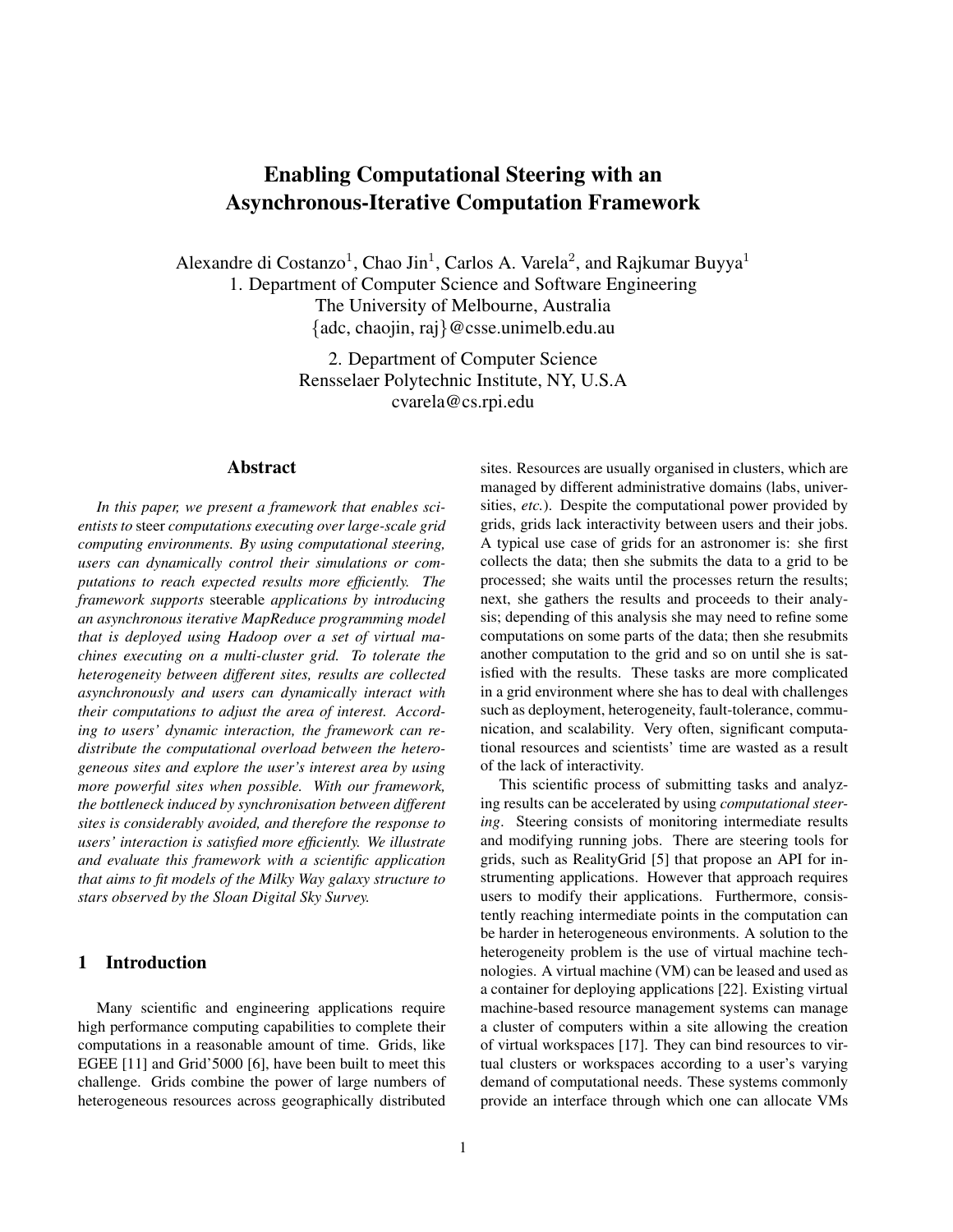and configure them with the operating system and software of choice. Furthermore, more or less resources can be allocated on demand as the interest in the data changes.

Recently, the scientific community has started to use the MapReduce [15] programming model for treating large sets of data. MapReduce executes a *map* function, specified by the user, for processing the data and then merges the results using a *reduce* operation; both operations are run in parallel on a cluster. This paradigm is becoming more used for scientific applications, such as Blast [18] and data intensive analyses [12]. MapReduce has a lot of advantages for scientific applications because it is designed for data oriented applications and it provides a simple programming interface. However, MapReduce does not allow steering and is single-cluster oriented.

In this work, we propose a computational steering framework for grids that allows scientists to: dynamically refine their results, focus on the evaluation of data subsets, and re-distribute slow processes or renewed areas of interest on faster clusters. The implementation relies on an adaptation of Hadoop [13], an open-source MapReduce framework. Our framework dynamically sets several MapReduce clusters and asynchronously returns partial results to users. Users can completely control each partial result and remaining task of their computations.

The rest of this paper is organised as follows. In Section 2, we provide background on computational steering, the MapReduce programming model, and the multi-sites grid environment. Then, we present our asynchronous-iterative computation framework with computational steering in Section 3. Next, Section 4 shows the considered experimental scenario and evaluates the framework. Related work is discussed in Section 5 and conclusions are presented in Section 6.

# 2 Background and Context

In this section, we first introduce Computational Steering, we next describe the MapReduce programming model, and we then present our previous work on InterGrid.

### 2.1 Computational Steering

Computational steering is a mechanism for scientific investigation, which allows users to guide the progress of their computations according to their specific interests [16]. For instance, steering can be used for searching special structures, patterns, trends, and relationships in a large scale of data by interacting with users; or it can help users to identify an area of interest quickly during an execution of a long time. In addition, when users find any incorrect problems, steering allows users to modify the incorrect section.

Steering has been investigated for many scientific applications, such as computational fluid dynamics [20], manufacture engineering, and evolutionary algorithms [3]. Moreover, most features of computational steering are investigated at the visualization level, which aims to present an interactive interface to users for specifying any guidance during the execution of scientific applications.

A *steerable* application must have a point in the control loop of the program where a steering task can be performed. Normally, a steering task consists of the following jobs: 1) the retrieval of current results; 2) the acceptance of the alteration of parameters; 3) continuation of the computation with the new parameters. Many scientific computations comply with these requirements. Especially, many computationally intensive problems can get performance benefits from steering.

#### 2.2 MapReduce

MapReduce [15] has been influenced by the power and simplicity of the *map* and *reduce* operations in functional languages, such as Lisp. This model allows users to write map/reduce components with functional-style code. These components are then composed as a dataflow graph to explicitly specify their parallelism. Finally, the MapReduce runtime system schedules these components to distributed resources for execution while handling many tough nonfunctional problems transparently: parallelization, network communication, and fault tolerance.

A *map* function takes a key/value pair as input and produces a list of key/value pairs as output. The type of the output key and value can be different from the type of the input:

$$
map :: (key_1, value_1) \Rightarrow list(key_2, value_2) \qquad (1)
$$

A *reduce* function takes a key and associated value list as input and generates a list of new values as output:

$$
reduce :: (key_2, list(value_2)) \Rightarrow list(value_3) \quad (2)
$$

In a large cluster environment or data center, the MapReduce model is supported by exploiting the massive data parallelism through two phases. In the first phase, all map operations can be executed independently from each other. In the second phase, each reduce operation may depend on the outputs generated by any number of map operations. All reduce operations can also be executed independently similarly to map operations.

This model can split a large problem space into small pieces and automatically parallelize the execution of small tasks on the smaller space. In addition, the MapReduce relies on a master-worker architecture, which is adapted to distributed systems. However, the MapReduce is dataoriented and may not be suitable for grid environments.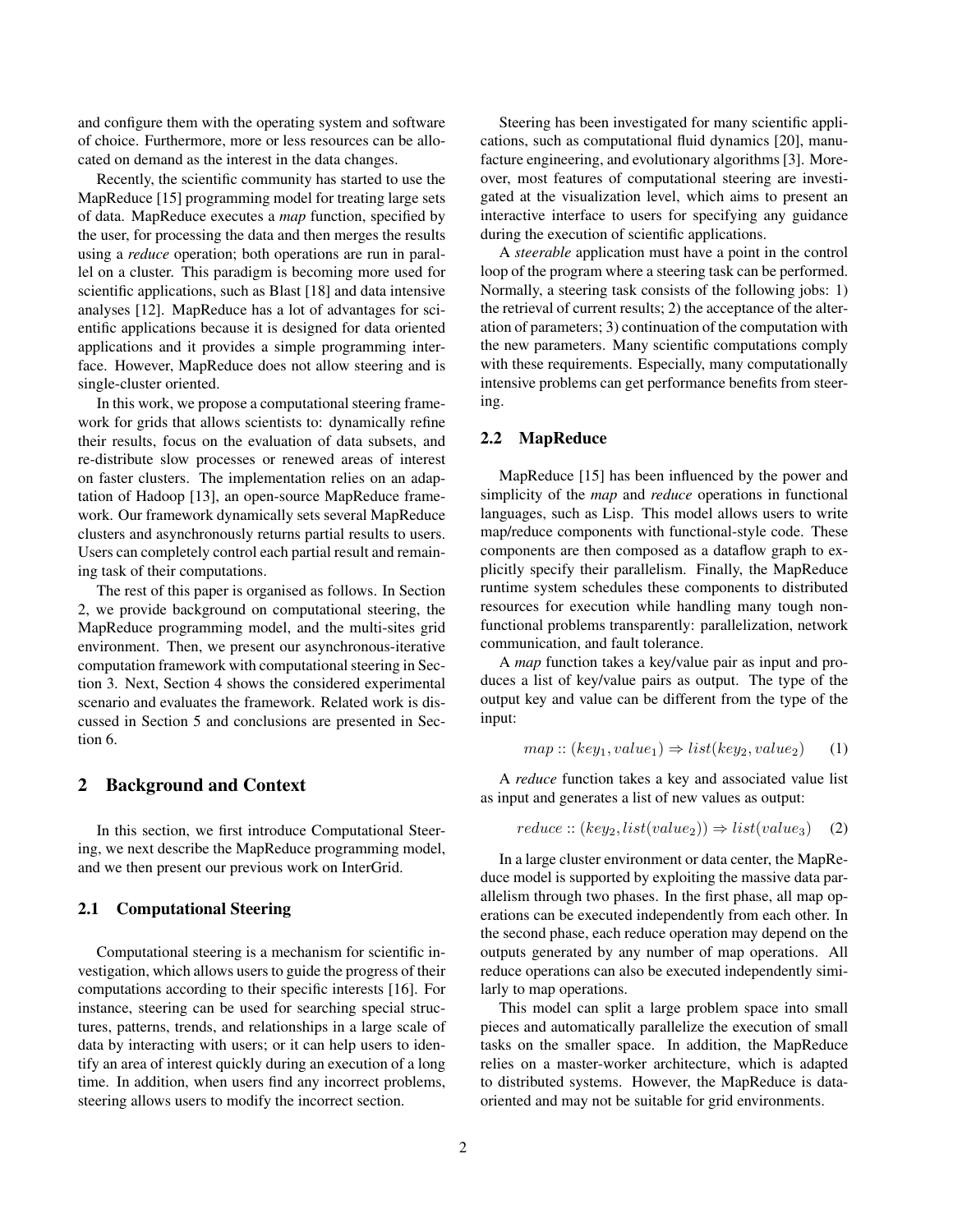## 2.3 Multi-Sites Environment

In previous work, we presented a system for resource sharing between Grids [10] inspired by the peering agreements established between Internet Service Providers (ISPs) in the Internet, through which ISPs agree to allow traffic into one another's networks. The InterGrid relies on InterGrid Gateways (IGGs) that mediate access to resources of participating Grids. The InterGrid also aims at tackling the heterogeneity of hardware and software within Grids. The use of virtualization technology can ease the deployment of applications spanning multiple Grids as it allows for resource control in a contained manner. In this way, resources allocated by one Grid to another are used to deploy VMs.

A Grid has pre-defined peering arrangements with other Grids, managed by IGGs and, through which they coordinate the use of resources of the InterGrid. An IGG is aware of the terms of the peering with other Grids; selects suitable Grids which are able to provide the required resources; and replies to requests from other IGGs. Request redirection policies determine which peering Grid is selected to process a request. An IGG is also able to allocate resources from a Cloud provider, such as Amazon EC2.

Although applications can have resource management mechanisms of their own, we consider a case where the resources allocated by an application are used for the creation of a Distributed Virtual Environment (DVE), which is a network of virtual machines that runs isolated from other DVEs. Therefore, the allocation and management of the acquired resources is performed on behalf of the application by a component termed DVE Manager. The DVE Manager currently supports bag-of-tasks applications. In this work we develop an extension of this basic DVE.

## 3 Asynchronous-Iterative Computing

In this section, we describe our computational steering platform, which allows users to take control of asynchronous-iterative computations executing on grids. In the next sections, we describe the principles, the role of each entity, and the steering controller. Finally, we present the architecture and its implementation.

#### 3.1 Principles

The aim of this framework is to provide tools that help users to interactively re-adjust the focus of their computations on some parts of the data. To achieve that goal, we propose *an asynchronous iterative map/reduce framework* that enables partial composable data analyses. The user can dynamically interact with her computation to refine some partitions of the data by doing more iterations, re-mapping partitions to clusters to obtain important results faster, *etc.* These operations allow the user to take advantage of grids for solving important problem instances, in multiple domains such as Astronomy.

The framework enables users to split data among clusters, evaluate partitions, iterate on these partitions, and dynamically re-organise or change the focus of the computation by receiving partial results asynchronously.

# 3.2 Entities

The proposed steering system is composed of four main components:

- *Controller*: is the entry point for steering. The controller allows the user to deploy and interact with her computation.
- *Collector*: controls a site, *i.e.*, a cluster. A collector is in charge of deploying the evaluators and iterators on each node, partitioning the data, and updating the controller asynchronously with new results.
- *Evaluator*: is a process that takes, as input, a partition of the data to evaluate; and returns as output, a result based on that partition. The evaluator is provided by the user.
- *Iterator*: is designed to locally process the result from an evaluator before the next iteration. For instance, the iterator can modify the local partition with the result that has been just calculated by the evaluator. The number of iterations on a partition is given by the user and can be dynamically updated. The iterator is also provided by the user.

Figure 1 shows the interactions between the different entities. The controller, on behalf of the user, splits the first set of data and submits the sub-sets to the collectors. Next, each controller splits the sub-set and sends a partition of work to the evaluators. The user provides the split function. Depending of the speed of the cluster, the user can set or dynamically modify the number of iterations on each partition. In parallel of the evaluation/iteration process, the controller collects partial results; the user via the controller can monitor and fetch these partial results. When the user starts collecting partial results, she can decide to reset the objective of the computation to other sub-parts of the data.

For instance, after a few iterations, she notices the partition  $B$  looks important, thus she decides to stop the exploration of other partitions and re-split  $B$  to focus the computation on that partition. She can also re-map the data distribution from one cluster, *i.e.*, collector, to a faster one. In addition, the user can refine the computation of some partitions; for instance  $F1$  and  $F2$ , the first iteration does not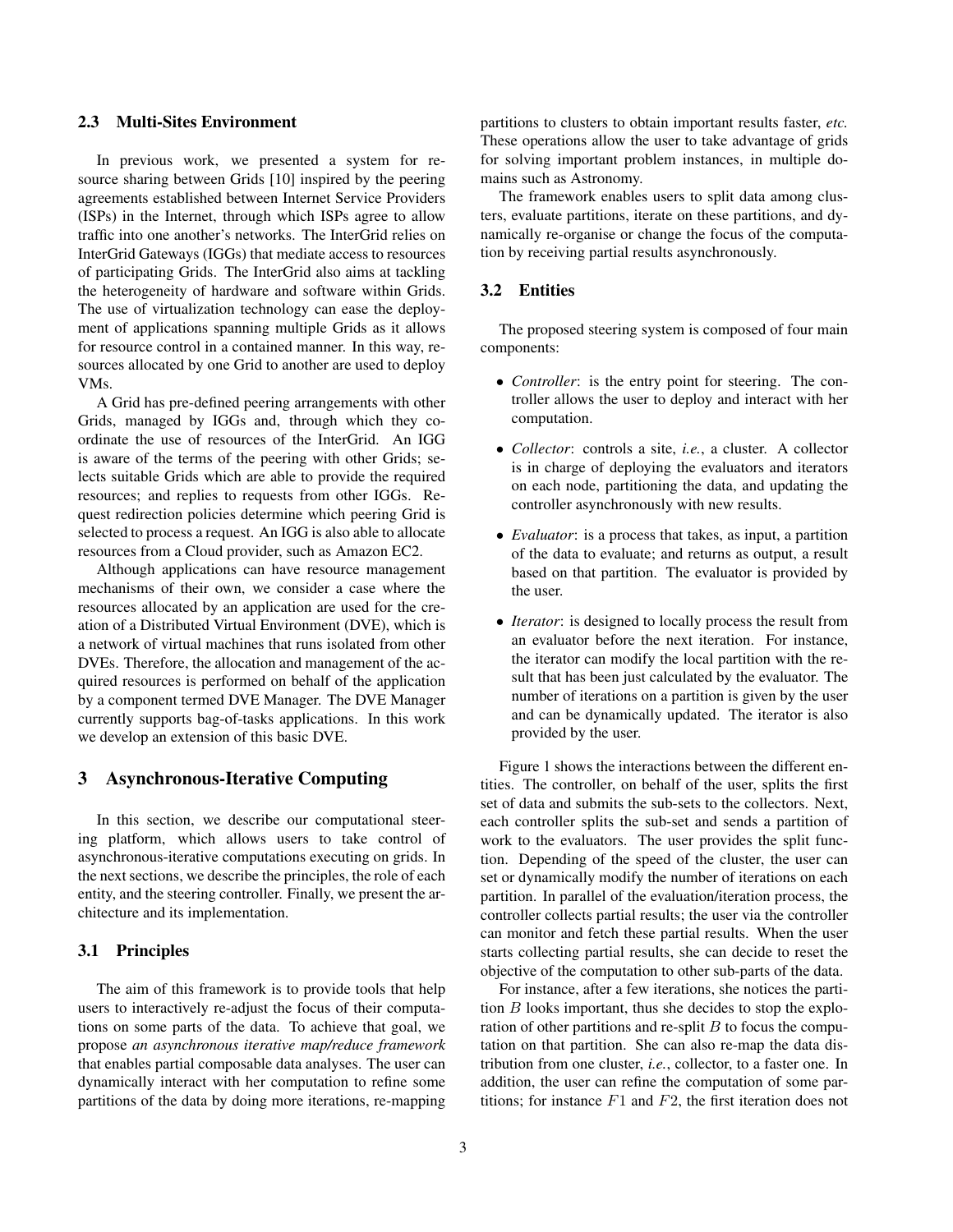

Figure 1: Data processing within the asynchronous-iterative computational framework.

provide results with the expected quality, thus she decides to run one more iteration on those partitions to obtain better results.

# 3.3 The Steering Controller

The steering controller is designed as a set of commandline tools, hence users can combine and script these commands by using familiar tools such as UNIX-like terminals or Windows PowerShell. For the moment, we provide these commands as a set of low-level tools for composing applications, in the rest of this section we describe each of the commands.

In the code snippet below, we show how users can deploy and steer their computations with the proposed framework. In this example, the user requests for 50 nodes from a first site and 100 nodes from a second site, the nodes run each a VM containing Hadoop. That process is part of a previous work on InterGrid [10]. After InterGrid provides the resources and deployes the VMs, the user starts the framework with the command dve\_steering deploy; when the framework is ready to serve computation, a job file is returned to the user, here ./job01.steering, the file contains the information for interacting with the framework. This file is then used with all the other commands for identifying the computation. Next, the user submits the data to evaluate by using two commands: submit for deploying evaluators, iterators, and splitters; and send for submitting the data. Finally, she can check the status of the computation and fetch the results.

```
$ dve_sub -n 50 HADOOP_VM
Status = SCHEDULED
Job ID = 0001
$ dve_sub -n 100 HADOOP_VM
Status = SCHEDULED
Job ID = 0002
$ dve_steering deploy 0001 0002
Collector 01 deployed with 49 slaves
Collector 02 deployed with 99 slaves
Job saved in ./job01.steering
$ dve_steering -f ./job01.steering submit \
  /path/to_evaluator /path/to_splitter \
  /path/to_iterator
$ dve_steering -f ./job01.steering send \
  data_set_1 data-set_2 -iter 10
$dve_steering -f ./job01.steering status
Partitions 1.[1,49] running
Partitions 2.[1,99] running
...
$dve_steering -f ./job01.steering fetch \
 1.35 2.[1,99] /target_folder
...
```
In addition to the commands presented in the previous example, the framework provides some others to stop the whole computation or a sub-part; and re-distribute the partitions between the clusters, *i.e.*, moving slower computations or promising data subsets to faster clusters. Finally, the set of commands is very flexible and allows the users to dynamically add or remove resources to/from their computations.

#### 3.4 Architecture and Implementation

In this section we present how we use InterGrid to deploy the MapReduce model on multi-site grids. We also describe an extension of the DVE Manager for supporting computational data-oriented steering.

The main entry point of the architecture is the DVE Manager from the InterGrid platform. A DVE Manager interacts with the IGG by making requests for VMs and querying their status. The DVE Manager requests VMs from the gateway on behalf of the user application it represents. When the reservation starts, the DVE manager obtains the list of requested VMs from the gateway. This list contains a tuple of public IP/private IP for each VM, which the DVE Manager uses to access the VMs. Then, the DVE Manager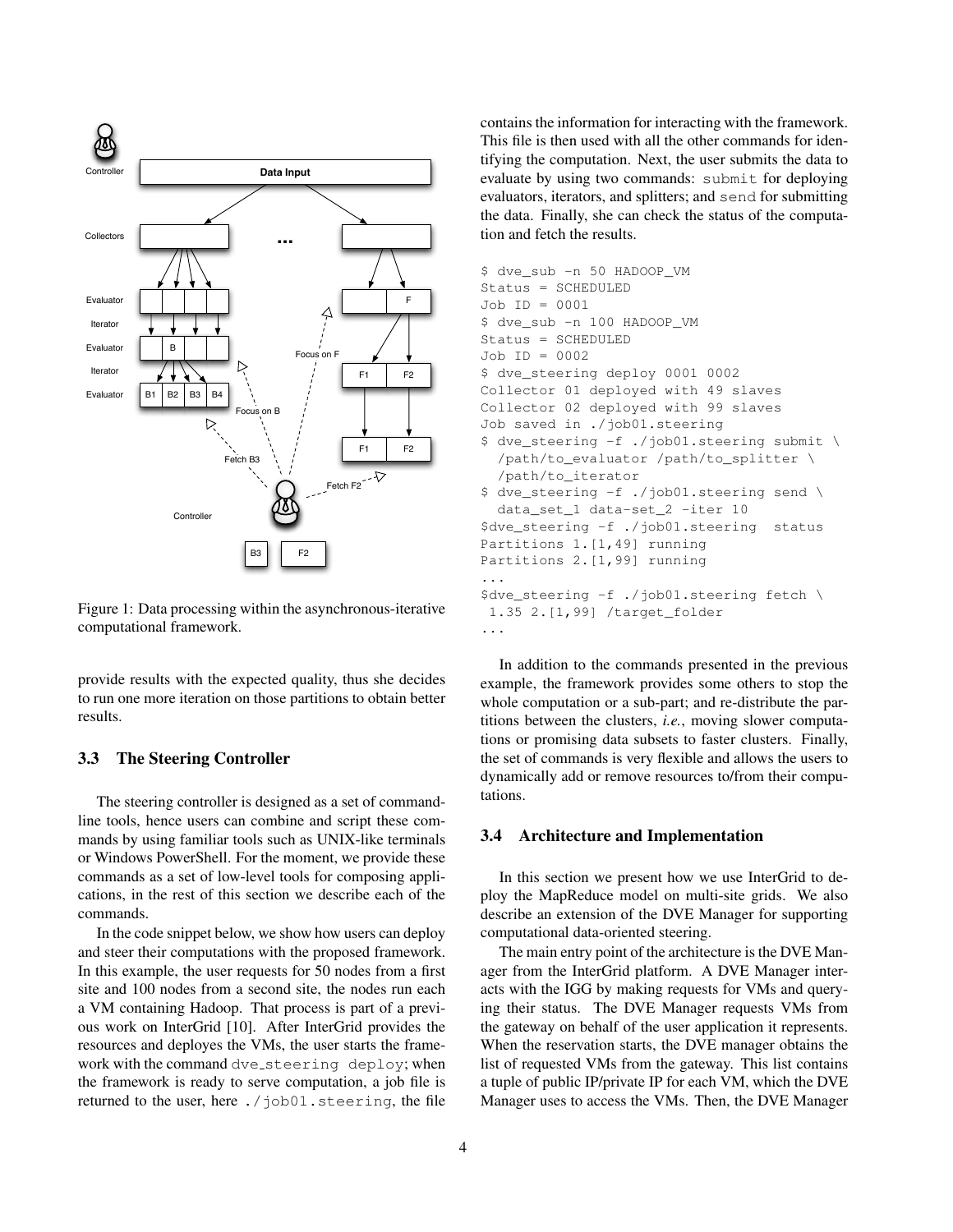handles the deployment of the user's application. In the context of the steering application, the DVE is the main entry point for the user. The DVE Manager embeds the controller functionality and also provides a command-line interface. The command-line is implemented in Python.

As our framework relies on the MapReduce programming model, we use Hadoop [13], which is an open source implementation of MapReduce sponsored by Yahoo! and aims to be a general purpose distributed platform. With Hadoop, the problem space is stored as files contained in HDFS [13] and the optimum exploration problems are abstracted as analyzing files in HDFS by using map/reduce tasks.



Figure 2: Architecture and implementation.

Figure 2 shows the architecture of the framework. The DVE interacts with the InterGrid layer to obtain and deploy VMs that are pre-configured with Hadoop. Next, the DVE configures on each site Hadoop and starts a collector on every site. The collector is the interface between the steering framework and Hadoop. The evaluator is the mapper operation, the reduce operation is not used in our case. The collector runs a wrapper, in Java, as a map task of Hadoop. This wrapper forks the evaluator and the iterator provided by the user. Both processes communicate by redirection of their standard input and output. The wrapper takes as parameter the number of iterations requested by the user. The collector is also in charge of splitting the partitions when requested by the user. The user provides the split command. The command takes as parameter the number of sub-partitions desired, reads on the standard input the data, and then return the sub-partitions as files.

To support computational steering from the architecture layer, the system needs to keep the intermediate status of computations and dynamically configure the load within the grid sites according to the interaction with users. We use a versioning system for helping the user to keep track of her computation. The versioning is based on the number of splits of a partition. After the first split each partition gets a major version and then it is incremented at each split by a dot and the sub-number of the partition.

### 4 Experiment and Evaluation

This section reports an experiment based on a scientific application in astronomy. This experiment aims to validate the framework and show its effectiveness.

### 4.1 A Typical Use Case with an Astronomer

Many scientific computations search for optimum values in a large multi-dimensional problem space, such as scientific model validation, engineering design, *etc.* These problems have to rely on an iterative style of optimisation through which the final optimum values are gradually explored. In particular, taking the results of prior steps as input, each step of iteration optimizes it and generates results for the next round of computation. During this series of computations, in comparison with totally automatic methods, computational steering after each iteration allows manual adjustment of search parameters or area of interest for the next round of optimization, which could accelerate convergence and prevent wasted computational cycles, resulting in more efficient overall optimization.

To validate the proposed framework we consider an *astronomical data analysis* framework. Using data from the Sloan Digital Sky Survey [2], we can validate models of galaxy structure and evolution by comparing their predictions to the actual observed data. This maximum likelihood estimation process can use genetic search, where population individuals are different parameter sets in the model, fitness is the quality of the model according to maximum likelihood, and newer generations represent models that more likely explain the observed data. Here, partial results are useful, we can generate new individuals even if all the previous generation of individuals has not been evaluated. Composability and incremental behavior can be done stochastically: with certain probability a new deserving individual is either mutated or reproduced. Such asynchronous genetic search eliminates the notion of generations and instead keeps a single incrementally updated population that still converges to the most interesting models, even in the presence of failures and heterogeneity [9].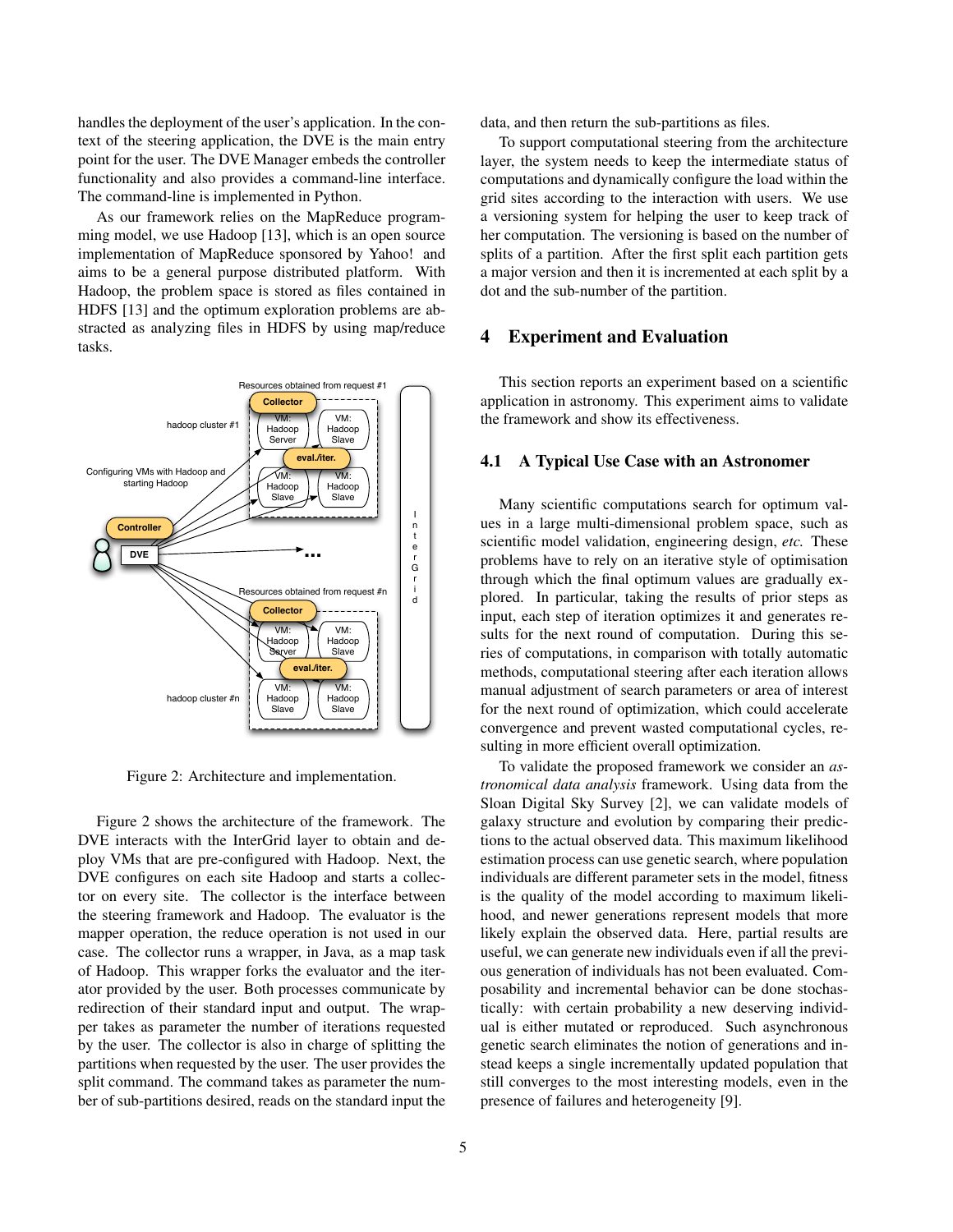| <b>Sites</b>                          | Nodes by Clusters                     | Configuration | Sending App. | Sending Data | Runtime |
|---------------------------------------|---------------------------------------|---------------|--------------|--------------|---------|
| $1$ site - 50 nodes:                  |                                       | 41.38         | 0.32         | 396.88       | 2227.99 |
| Orsay - $50$                          | $21$ gdx, $29$ netgdx                 |               |              |              |         |
| $1$ site $-100$ nodes:                |                                       | 86.86         | 0.19         | 420.02       | 1059.16 |
| $Orsay - 100$                         | $71$ gdx, 29 netgdx                   |               |              |              |         |
| $1$ site $-200$ nodes:                | $\overline{\phantom{a}}$              | 209.74        | 0.31         | 388.55       | 587.76  |
| Orsay - $200$                         | $171$ gdx, 29 netgdx                  |               |              |              |         |
| $2 \text{ sites} - 100 \text{ nodes}$ |                                       | 135.44        | 1.17         | 304.79       | 1275.64 |
| Orsay - $50$                          | $21$ gdx, $29$ netgdx                 |               |              |              |         |
| Rennes - 50                           | 50 paraquad                           |               |              |              |         |
| $2 \text{ sites} - 200 \text{ nodes}$ |                                       | 212.14        | 1.01         | 341.53       | 668.57  |
| Orsay $-100$                          | $72$ gdx, 28 netgdx                   |               |              |              |         |
| Rennes $-100$                         | 63 paraquad, 33 paramount, 4 paradent |               |              |              |         |
| $2$ sites - 300 nodes:                |                                       | 308.91        | 1.16         | 308.44       | 611.55  |
| Orsay - $200$                         | $171$ gdx, 29 netgdx                  |               |              |              |         |
| Rennes - $100$                        | 63 paraquad, 33 paramount, 4 paradent |               |              |              |         |

Table 1: Performance of the deployment and execution of MilkyWay application. All values are times in seconds.

In this work, we adapt the genetic algorithm application to our computational steering framework. The MilkyWay application developed for BOINC [4], has a master-worker architecture. We use the work-unit as the evaluator and we have adapted some of the genetic algorithms of the server part as the splitter and iterator. There are many more applications that can benefit from our framework, such as global warming models.

#### 4.2 Experiments

This experiment uses the French experimental Grid platform, Grid'5000 [6], as the test bed. Grid'5000 is a scientific instrument for the study of large scale parallel and distributed systems. It aims at providing a highly reconfigurable, controlable and monitorable experimental platform to its users. Now it is composed of nine sites geographically distributed in France, providing a total of 14 clusters.

Our experiment used up to 300 machines located in 2 different sites in France. During the experiment, only one controller was deployed and each site was assigned one collector. Each site may provide machines from different clusters and therefore the configuration of machines has big differences. In particular, the model of machines located in Orsay is IBM eServer and most of them are equipped with one AMD Operon 2GHz CPU and 2GB memory, while the network connection is using PCI-X Gigabit Ethernet. The machines in Rennes consist of HP, Sun and Dell Servers and the size of memory on each machine varies between 2GB and 32GB, while the network consists of Gigabit Ethernet, Myri-10Gb and InfiniBand 10Gb. The network connecting different sites is 10Gb/s optical fibre. Our experiment run over virtual machines. Therefore, although the heterogeneity of physical machines is big, we were using the same operating system, Debian GNU/Linux 5.0.

With the experiment, we aim to show two features of our

system: 1) the simplicity and relative small overhead of deploying scientific applications in a large scale distributed environment with computational steering; 2) the performance scalability of our framework with the Milkyway application.

Table 1 summarizes the performance results of our experiment under a varied number of machines. The overhead of conducting the Milkway computation by using Hadoop over clusters of VMs mainly consists of 4 parts. These are *Configuration*, *Sending App.*, *Sending Data* and *Runtime* respectively in Table 1. *Configuration* represents the time required to set up each cluster with Hadoop and it includes editing the configuration file and starting HDFS and Hadoop daemons on each machine. *Sending App.* includes the time to send the files required by the Milkyway applications to each site, i.e., the master node in each Hadoop cluster. In our case, the size of all the MilkyWay files is about 1.7MB, including collector, evaluator and iterator. *Sending Data* is the time used to send input data to each cluster. In this case, it means to put files into HDFS. During the experiment, each Milkyway execution took 600 files as input, the total size of which was 1,860 MB. *Runtime* presents the time to execute the Milkyway application over the varied number of resources. The time required to boot VMs is not covered in our work, since it is a one-time-only cost.

In Table 1, the time consumed by *Configuration* increases as more resources are added into the computation. The reason is that Hadoop was configured and started on each cluster sequentially. Therefore, more clusters and more resources increase the overhead required by *Configuration*. We will optimize and parallelize the *Configuration* phase in the future. Fortunately, it just incurs a small percentage of the entire execution of Milkyway. This comparatively small overhead allows a convenient access to our framework.

The time required to send Milkyway files to each sites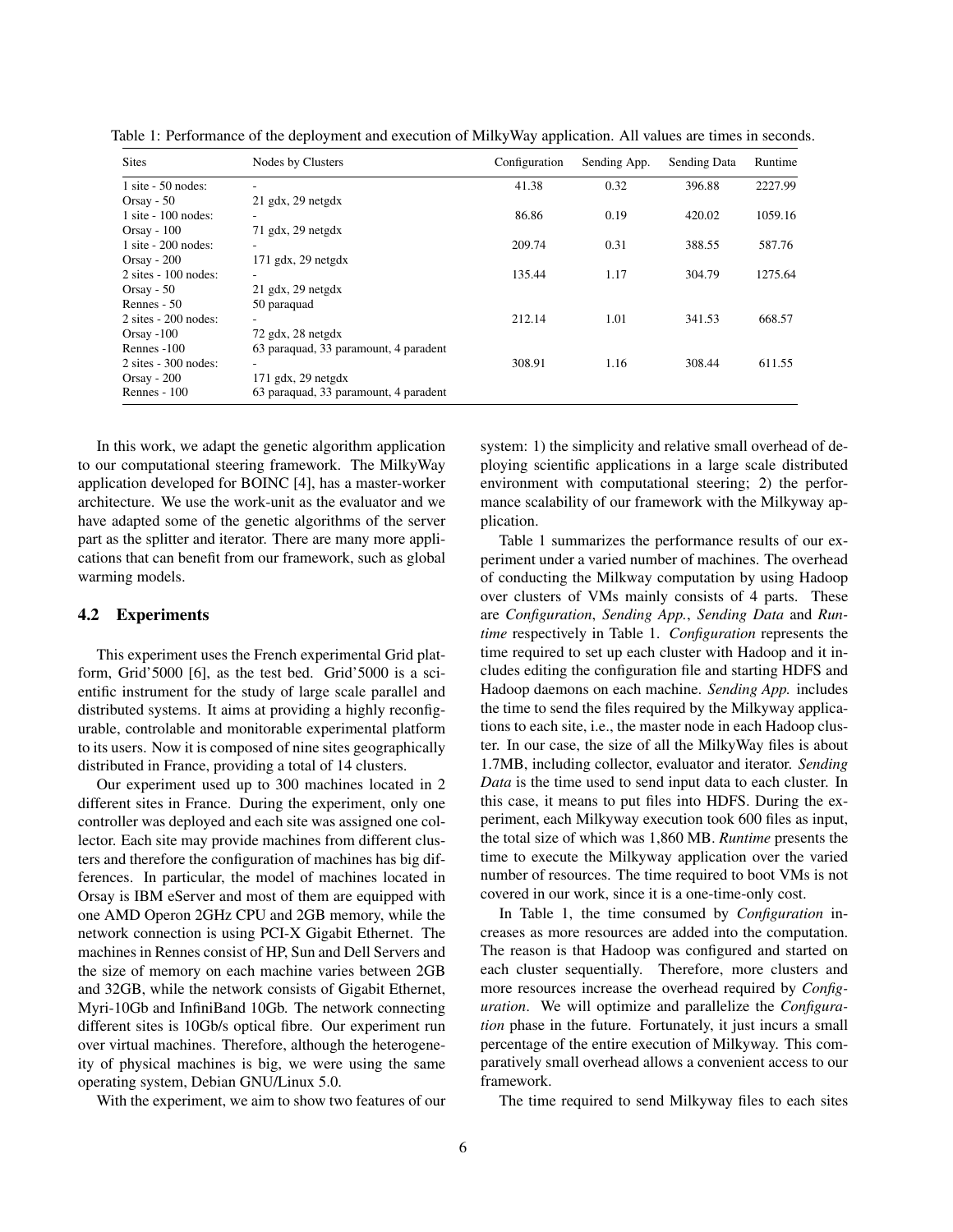is considerably small and it can even be ignored in comparison with the execution time. The reason is the total size of Milkyway files is very small, just 1.7MB. However, in contrast, the time to send 600 input files with the size of 1,860 MB is comparatively larger, between 300 and more than 400 seconds.

The final column in Table 1 presents the performance scalability of Milkyway over our framework. The entire execution time of Milkyway decreases as more resources are added into the computation. Due to the heterogeneity between machines from different sites and clusters, the performance does not increase linearly. However it is still consistent with our expectations, except the performance result over 300 machines from 2 sites. It is because currently Hadoop does not tolerate big heterogeneity very well [13] and the communication between more clusters incurs additional overhead.

# 5 Related Work

Computational steering is an important feature required by many scientific applications. Petra Wenisch *et al.* [20] work on a project which supports computational steering on a large scale of computational fluid dynamics (CFD) applications over super-computers. This work is specialized for MPI-based (Message Passing Interface) applications. D-Grid [19] provides a run-time environment that monitors the execution status of High Energy Physics jobs and supports a steering system, called RMOST (Result Monitoring and Online Steering Tool). With RMOST, users can connect to the running job, optimize its parameters, control its correctness and investigate unexpected results online. Shenfield *et al.* [3] works on a set of APIs and runtime environments for engineering design problems implemented by using evolutionary algorithms. Different from the above computational steering frameworks designed for special applications, RealityGrid [23] [5] aims to provide a set of APIs and run-time environment for more general steerable applications, especially legacy scientific applications. However, users have to change their applications in order to use RealityGrid.

In comparison, our work aims to provide a transparent framework for iterative applications and therefore no significant changes are required to use the computational features provided. Furthermore, our asynchronous-iterative framework tries to provide a cooperative run-time environment by harnessing the computing capabilities from multiple sites in grids. By using Hadoop, an open source implementation of MapReduce, the implementation difficulties, such as fault tolerance and parallelism, are significantly decreased. MapReduce [15] has been used by Google for web search applications, which selects the results best suited to the users' requirements within billions of web pages. Many scientific problems also can be taken as searching best results from various problem spaces with a large scale. For example, bioinformatic scientists have to seek clues from DNA sequences, while the Milkyway application is exploring all the possibilities to discover the best suitable galaxy model. With the aim of exploring the high level similarities between scientific and web search applications, DISC [21] starts to work on suitable programming models for dataintensive computational problems by using MapReduce. MRPSO [1] utilizes the MapReduce model to parallelize a compute-intensive application, Particle Swarm Optimization, while MRPGA extends the MapReduce model to support general genetic algorithms [8]. Our work tries to benefit from the advantages of MapReduce to build a framework for computational steering over Grid environments.

Hadoop On Demand (HOD) [14] is a system for provisioning virtual Hadoop clusters over a large physical cluster. It uses the Torque resource manager to do node allocation. On the allocated nodes, it can start Hadoop MapReduce and HDFS daemons. It automatically generates the appropriate configuration files for the Hadoop daemons and client. HOD also has the capability to distribute Hadoop to the nodes in the virtual cluster that it allocates. In short, HOD makes it easy for administrators and users to quickly set up and use Hadoop. It is also a very useful tool for Hadoop developers and testers who need to share a physical cluster for testing their own Hadoop versions. However, HOD works only with Torque. In comparison, our framework has no special requirements to automatically deploy Hadoop. We only require SSH (Secure Shell), which is now within the standard release of most Unix-based systems.

Grid'BnB [7] is a parallel branch and bound framework for grids. Branch and Bound (B&B) algorithms find optimal solutions of search problems and NP-hard optimisation problems. Grid'BnB is a Java framework that helps programmers to distribute problems over grids by hiding distribution issues. It is built over a master-worker approach and provides a transparent communication system among tasks. This work also introduces a mechanism to localize computational nodes on the deployed grid. This mechanism is used in Grid'BnB to reduce inter-cluster communications.

### 6 Conclusions

In this work, we proposed an asynchronous-iterative computation framework which enables users to perform computational steering. The architecture of the framework is based on previous work, InterGrid, that enables multisites grid use and the MapReduce programming model. Computational steering is enabled by a set of commandline tools that allows users to interact with their computations. We demonstrate how users can adapt a representative master-worker application to our framework.

The experiment was conducted using Grid'5000 by run-